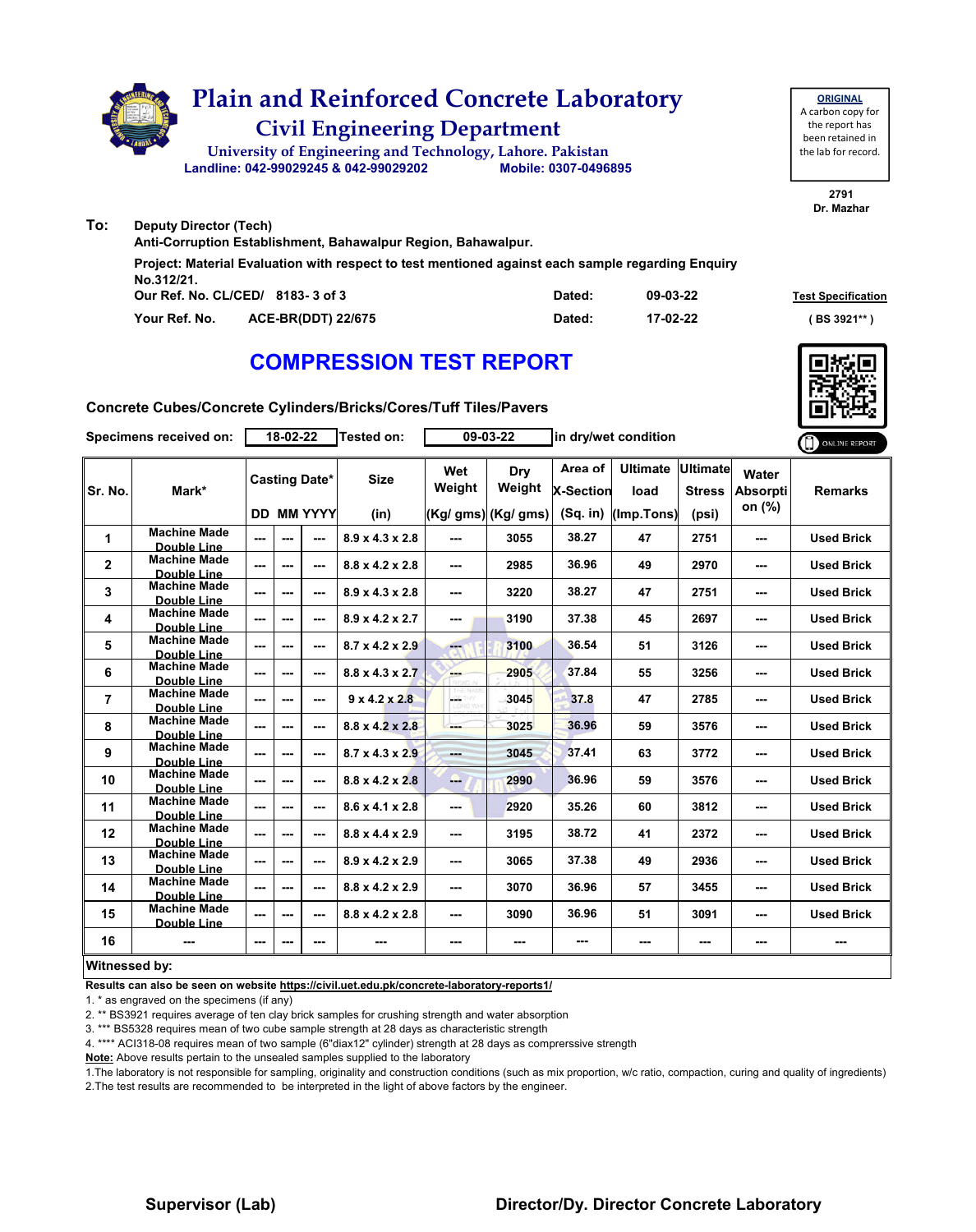

**To: Lt. Col. (Ubaid ur Rehman, Retd) SPM (JV) PEC Bldg Proj. NLC Engineers-Tijaarat Developers (JV).**

| <b>Project: Construction of PEC Regional Office, Lahore.</b> |                        |        |          |                           |  |  |  |  |  |  |  |
|--------------------------------------------------------------|------------------------|--------|----------|---------------------------|--|--|--|--|--|--|--|
| Our Ref. No. CL/CED/ 8215                                    |                        | Dated: | 09-03-22 | <b>Test Specification</b> |  |  |  |  |  |  |  |
| Your Ref. No.                                                | 901/NLC-TD(JV)/PEC/554 | Dated: | 02-03-22 | (ASTM C39)                |  |  |  |  |  |  |  |

### **COMPRESSION TEST REPORT**

| Concrete Cubes/Concrete Cylinders/Bricks/Cores/Tuff Tiles/Pavers |
|------------------------------------------------------------------|
|------------------------------------------------------------------|

|                | Specimens received on:                        |         | $02 - 03 - 22$ |                           | <b>Tested on:</b> |               | 08-03-22                  | in dry/wet condition                      |                         |                                  | ONLINE REPORT                      |                     |
|----------------|-----------------------------------------------|---------|----------------|---------------------------|-------------------|---------------|---------------------------|-------------------------------------------|-------------------------|----------------------------------|------------------------------------|---------------------|
| Sr. No.        | Mark*                                         |         |                | <b>Casting Date*</b>      | <b>Size</b>       | Wet<br>Weight | Dry<br>Weight             | Area of<br><b>X-Section</b><br>$(Sq.$ in) | <b>Ultimate</b><br>load | <b>Ultimate</b><br><b>Stress</b> | Water<br><b>Absorpti</b><br>on (%) | <b>Remarks</b>      |
| 1              | <b>Elevation Box Wall</b>                     | 1       | $\mathbf{2}$   | <b>DD MM YYYY</b><br>2022 | (in)<br>6Diax12   | ---           | (Kg/ gms) (Kg/ gms)<br>13 | 28.28                                     | (Imp.Tons)<br>68        | (psi)<br>5386                    | ---                                | <b>Non Engraved</b> |
| $\mathbf 2$    | (1582)<br><b>Elevation Box Wall</b><br>(1585) | 1       | $\mathbf{2}$   | 2022                      | 6Diax12           | ---           | 13                        | 28.28                                     | 85                      | 6733                             | ---                                | Non Engraved        |
| 3              | <b>Elevation Box Wall</b><br>(1587)           | 1       | $\mathbf{2}$   | 2022                      | 6Diax12           | ---           | 12.4                      | 28.28                                     | 68                      | 5386                             | ---                                | <b>Non Engraved</b> |
| 4              |                                               | ---     | ---            | ---                       | ---               | ---           | ---                       | ---                                       | ---                     | ---                              | ---                                | ---                 |
| 5              | ---                                           | $--$    | ---            | ---                       | ---               | ---           | ---                       | ---                                       | ---                     | ---                              | ---                                | ---                 |
| 6              | ---                                           | ---     | ---            | ---                       | ---               | <b>SHOP</b>   | <b>SHOP</b>               | ---                                       | ---                     | ---                              |                                    | ---                 |
| $\overline{7}$ | ---                                           | ---     | ---            | ---                       | ---               | LGST          | ---                       | ---                                       | ---                     | ---                              |                                    | ---                 |
| 8              | ---                                           | $- - -$ | ---            | $\overline{\phantom{a}}$  | ---               | ---           | ---                       | ---                                       | ---                     | ---                              | ---                                | ---                 |
| 9              | ---                                           | ---     | ---            | ---                       | ---               | mente.        | ---                       | ---                                       | ---                     | ---                              | ---                                | ---                 |
| 10             | ---                                           | ---     | ---            | ---                       | ---               | --            | $-$                       | ---                                       | ---                     | ---                              | ---                                | ---                 |
| 11             | ---                                           | ---     | ---            | ---                       | ---               | ---           | $\sim$ $\sim$             | ---                                       | ---                     | ---                              | ---                                | ---                 |
| 12             | ---                                           | $--$    | ---            | ---                       | ---               | ---           | ---                       | ---                                       | ---                     | ---                              | ---                                | ---                 |
| 13             | ---                                           | $--$    | ---            | ---                       | ---               | ---           | ---                       | ---                                       | ---                     | ---                              | ---                                | ---                 |
| 14             | ---                                           | ---     | ---            | ---                       | ---               | ---           | ---                       | ---                                       | ---                     | ---                              |                                    | ---                 |
| 15             | ---                                           | ---     | ---            | ---                       | ---               | ---           |                           | ---                                       | ---                     | ---                              | ---                                | ---                 |
| 16             | ---                                           | $--$    | ---            | ---                       | ---               | ---           | ---                       | ---                                       | ---                     | ---                              | ---                                | ---                 |
|                | Witngssad hy: Nil                             |         |                |                           |                   |               |                           |                                           |                         |                                  |                                    |                     |

#### **Witnessed by: Nil**

**Results can also be seen on website https://civil.uet.edu.pk/concrete-laboratory-reports1/**

1. \* as engraved on the specimens (if any)

2. \*\* BS3921 requires average of ten clay brick samples for crushing strength and water absorption

3. \*\*\* BS5328 requires mean of two cube sample strength at 28 days as characteristic strength

4. \*\*\*\* ACI318-08 requires mean of two sample (6"diax12" cylinder) strength at 28 days as comprerssive strength

**Note:** Above results pertain to the unsealed samples supplied to the laboratory

1.The laboratory is not responsible for sampling, originality and construction conditions (such as mix proportion, w/c ratio, compaction, curing and quality of ingredients) 2.The test results are recommended to be interpreted in the light of above factors by the engineer.

#### **Supervisor (Lab) Director/Dy. Director Concrete Laboratory**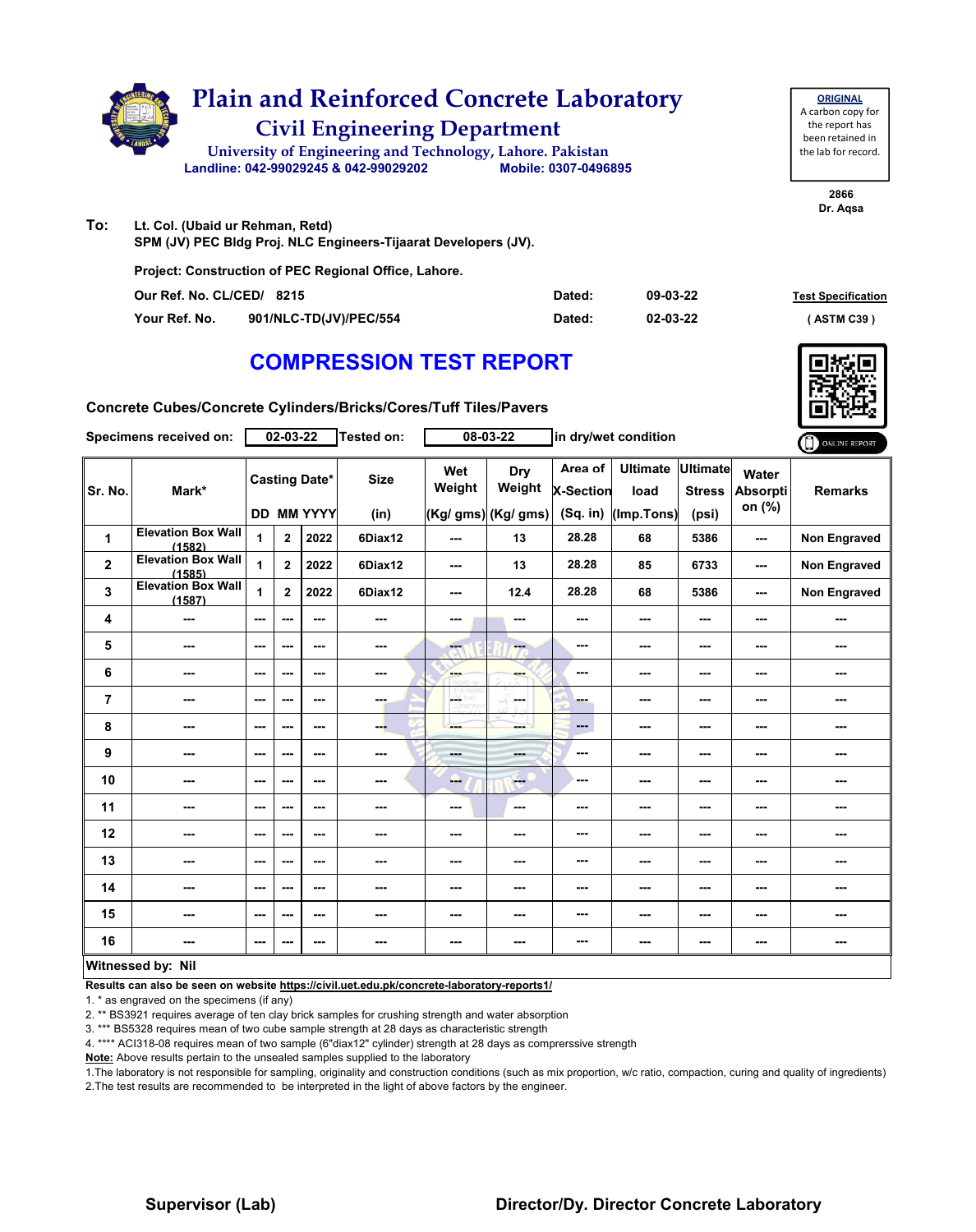

| <b>ORIGINAL</b>     |
|---------------------|
| A carbon copy for   |
| the report has      |
| been retained in    |
| the lab for record. |
|                     |

**2866 Dr. Aqsa**

|                                                                 | Lt. Col. (Ubaid ur Rehman, Retd)                                                                           |        |          |                           |  |  |  |  |  |  |  |
|-----------------------------------------------------------------|------------------------------------------------------------------------------------------------------------|--------|----------|---------------------------|--|--|--|--|--|--|--|
| SPM (JV) PEC Bldg Proj. NLC Engineers-Tijaarat Developers (JV). |                                                                                                            |        |          |                           |  |  |  |  |  |  |  |
| Floor).                                                         | Project: Construction of PEC Regional Office, Lahore. (8th Floor Slab Part-2 and Stair # 3 & 4, 7th to 8th |        |          |                           |  |  |  |  |  |  |  |
| Our Ref. No. CL/CED/ 8216                                       |                                                                                                            | Dated: | 09-03-22 | <b>Test Specification</b> |  |  |  |  |  |  |  |
| Your Ref. No.                                                   | 901/NLC-TD(JV)/PEC/553                                                                                     | Dated: | 02-03-22 | (ASTM C39)                |  |  |  |  |  |  |  |

## **COMPRESSION TEST REPORT**



**Test Specification** 

**Concrete Cubes/Concrete Cylinders/Bricks/Cores/Tuff Tiles/Pavers**

|                | Specimens received on: |          | $02 - 03 - 22$ |                                           | <b>Tested on:</b>   |                          | 08-03-22                                    | in dry/wet condition                      |                                       |                                           | O ONLINE REPORT                    |                     |
|----------------|------------------------|----------|----------------|-------------------------------------------|---------------------|--------------------------|---------------------------------------------|-------------------------------------------|---------------------------------------|-------------------------------------------|------------------------------------|---------------------|
| Sr. No.        | Mark*                  |          |                | <b>Casting Date*</b><br><b>DD MM YYYY</b> | <b>Size</b><br>(in) | Wet<br>Weight            | <b>Dry</b><br>Weight<br>(Kg/ gms) (Kg/ gms) | Area of<br><b>X-Section</b><br>$(Sq.$ in) | <b>Ultimate</b><br>load<br>(Imp.Tons) | <b>Ultimate</b><br><b>Stress</b><br>(psi) | Water<br><b>Absorpti</b><br>on (%) | <b>Remarks</b>      |
| 1              | "1570"                 | 29       | 1              | 2022                                      | 6Diax12             | $\overline{\phantom{a}}$ | 14.4                                        | 28.28                                     | 76                                    | 6020                                      | ---                                | <b>Non Engraved</b> |
| $\mathbf 2$    | "1574"                 | 29       | $\mathbf 1$    | 2022                                      | 6Diax12             | $\sim$ $\sim$            | 14.8                                        | 28.28                                     | 77                                    | 6099                                      | $\frac{1}{2}$                      | Non Engraved        |
| 3              | "1577"                 | 29       | 1              | 2022                                      | 6Diax12             | ---                      | 13                                          | 28.28                                     | 75                                    | 5941                                      | $\overline{\phantom{a}}$           | Non Engraved        |
| 4              | ---                    | $--$     | $--$           | $--$                                      | ---                 | ---                      | ---                                         | ---                                       | ---                                   | ---                                       | ---                                | ---                 |
| 5              | ---                    | $\cdots$ | ---            | ---                                       | ---                 | a.                       | $\frac{1}{2}$                               | $\sim$                                    | ---                                   | ---                                       | ---                                |                     |
| 6              | ---                    | ---      | ---            | ---                                       | ---                 | ---                      | ---                                         | ---                                       | ---                                   | ---                                       | ---                                | ---                 |
| $\overline{7}$ | ---                    | $--$     | $--$           | $--$                                      | ---                 | w<br>÷<br><b>D.Win</b>   | -S<br>in med                                | ---                                       | ---                                   | $\sim$                                    | ---                                | ---                 |
| 8              | ---                    | $--$     | ---            | $--$                                      | ---                 | ---                      | ---                                         | $\qquad \qquad \cdots$                    | ---                                   | ---                                       | ---                                |                     |
| 9              | ---                    | ---      | ---            | ---                                       | ---                 | ---                      | ---                                         | ---                                       | ---                                   | ---                                       | ---                                | ---                 |
| 10             | ---                    | $- - -$  | ---            | ---                                       | ---                 | -                        | <b>Fee</b>                                  | ---                                       | ---                                   | $\sim$ $\sim$                             | ---                                | ---                 |
| 11             | ---                    | ---      | ---            | ---                                       | ---                 | $\overline{\phantom{a}}$ | ---                                         | ---                                       | ---                                   | ---                                       | ---                                | ---                 |
| 12             | ---                    | ---      | $--$           | ---                                       | ---                 | ---                      | ---                                         | ---                                       | ---                                   | ---                                       | ---                                |                     |
| 13             | ---                    | $--$     | $--$           | ---                                       | ---                 | ---                      | ---                                         | ---                                       | ---                                   | ---                                       | ---                                | ---                 |
| 14             | ---                    | ---      | ---            | ---                                       | ---                 | ---                      | ---                                         | ---                                       | ---                                   | ---                                       | ---                                | ---                 |
| 15             | ---                    | $--$     | ---            | ---                                       |                     | ---                      | ---                                         | ---                                       | ---                                   | ---                                       | ---                                |                     |
| 16             | ---                    | $--$     | ---            | $--$                                      | ---                 | $\cdots$                 | ---                                         | ---                                       | ---                                   | $\cdots$                                  | ---                                | ---                 |
|                | Witnessed by: Nil      |          |                |                                           |                     |                          |                                             |                                           |                                       |                                           |                                    |                     |

**Results can also be seen on website https://civil.uet.edu.pk/concrete-laboratory-reports1/**

1. \* as engraved on the specimens (if any)

2. \*\* BS3921 requires average of ten clay brick samples for crushing strength and water absorption

3. \*\*\* BS5328 requires mean of two cube sample strength at 28 days as characteristic strength

4. \*\*\*\* ACI318-08 requires mean of two sample (6"diax12" cylinder) strength at 28 days as comprerssive strength

**Note:** Above results pertain to the unsealed samples supplied to the laboratory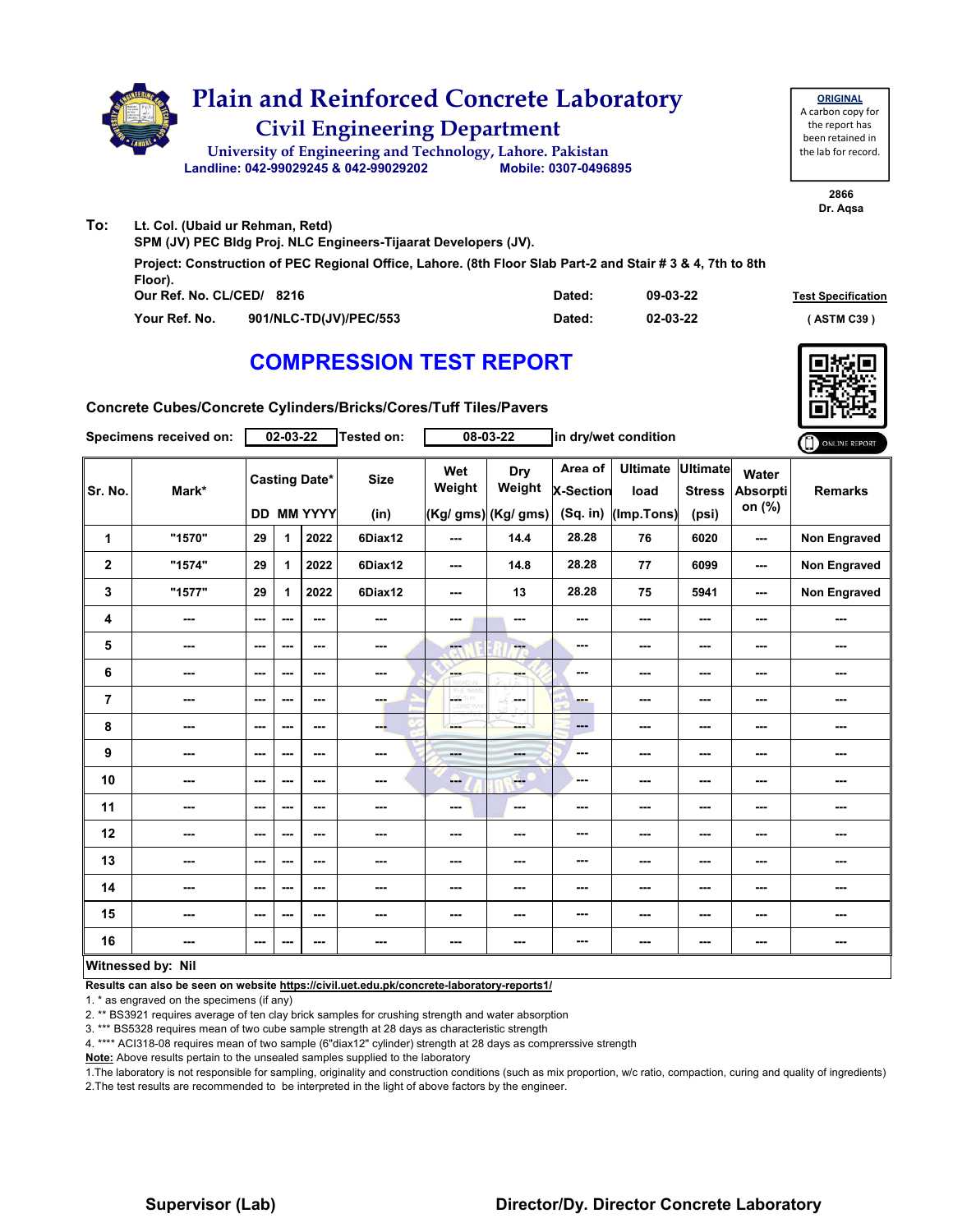

| To: | Lt. Col. (Ubaid ur Rehman, Retd) |
|-----|----------------------------------|
|-----|----------------------------------|

**SPM (JV) PEC Bldg Proj. NLC Engineers-Tijaarat Developers (JV).**

**Project: Construction of PEC Regional Office, Lahore. (6th Floor Projection Wall Part-1).**

| Our Ref. No. CL/CED/ 8217 |                        | Dated: | 09-03-22 | <b>Test Specification</b> |
|---------------------------|------------------------|--------|----------|---------------------------|
| Your Ref. No.             | 901/NLC-TD(JV)/PEC/555 | Dated: | 02-03-22 | (ASTM C39)                |

#### **COMPRESSION TEST REPORT**

**2866 Dr. Aqsa**

**ORIGINAL** A carbon copy for the report has been retained in the lab for record.

| Concrete Cubes/Concrete Cylinders/Bricks/Cores/Tuff Tiles/Pavers |  |
|------------------------------------------------------------------|--|
|------------------------------------------------------------------|--|

|                  | Specimens received on:   |                          | $02 - 03 - 22$          |                                           | <b>Tested on:</b>   |               | 08-03-22                                    |                                           | in dry/wet condition                  |                                           |                                    | ONLINE REPORT  |
|------------------|--------------------------|--------------------------|-------------------------|-------------------------------------------|---------------------|---------------|---------------------------------------------|-------------------------------------------|---------------------------------------|-------------------------------------------|------------------------------------|----------------|
| Sr. No.          | Mark*                    |                          |                         | <b>Casting Date*</b><br><b>DD MM YYYY</b> | <b>Size</b><br>(in) | Wet<br>Weight | <b>Dry</b><br>Weight<br>(Kg/ gms) (Kg/ gms) | Area of<br><b>X-Section</b><br>$(Sq.$ in) | <b>Ultimate</b><br>load<br>(Imp.Tons) | <b>Ultimate</b><br><b>Stress</b><br>(psi) | Water<br><b>Absorpti</b><br>on (%) | <b>Remarks</b> |
| 1                | "1590"                   | 4                        | $\mathbf{2}$            | 2022                                      | 6Diax12             | ---           | 13                                          | 28.28                                     | 52                                    | 4119                                      | ---                                | Non Engraved   |
| $\mathbf 2$      | "1593"                   | 4                        | $\overline{\mathbf{2}}$ | 2022                                      | 6Diax12             | ---           | 13                                          | 28.28                                     | 81                                    | 6416                                      | ---                                | Non Engraved   |
| 3                | "1596"                   | 4                        | $\mathbf{2}$            | 2022                                      | 6Diax12             | ---           | 12.8                                        | 28.28                                     | 78                                    | 6178                                      | ---                                | Non Engraved   |
| 4                | ---                      | ---                      | ---                     | ---                                       | ---                 | ---           | ---                                         | ---                                       | ---                                   | $--$                                      | ---                                | ---            |
| 5                | ---                      | $\overline{\phantom{a}}$ | ---                     | ---                                       | ---                 | $-1$          | ---                                         | ---                                       | ---                                   | ---                                       | ---                                | ---            |
| 6                | ---                      | ---                      | ---                     | ---                                       | ---                 | <b>SHOP</b>   | ---                                         | ---                                       | ---                                   | ---                                       | ---                                | ---            |
| $\overline{7}$   | ---                      | $- - -$                  | ---                     | ---                                       | man.                | LGE.          | -S.<br>المسترد                              | ---                                       | ---                                   | $--$                                      | ---                                | ---            |
| 8                | ---                      | ---                      | ---                     | ---                                       | ---                 | ---           | ---                                         | ---                                       | ---                                   | $--$                                      | ---                                | ---            |
| $\boldsymbol{9}$ | ---                      | $\sim$ $\sim$            | ---                     | ---                                       | ---                 | ---           | ---                                         | ---                                       | ---                                   | $--$                                      | ---                                | ---            |
| 10               | ---                      | ---                      | ---                     | ---                                       | ---                 | ---           | <b>Fee</b>                                  | ---                                       | ---                                   | $--$                                      | ---                                | ---            |
| 11               | ---                      | ---                      | ---                     | ---                                       | ---                 | ---           | $\cdots$                                    | ---                                       | ---                                   | $--$                                      | ---                                | ---            |
| 12               | ---                      | ---                      | ---                     | ---                                       | ---                 | ---           | ---                                         | ---                                       | ---                                   | ---                                       | ---                                | ---            |
| 13               | ---                      | ---                      | ---                     | ---                                       | ---                 | ---           |                                             | ---                                       | ---                                   | ---                                       | ---                                | ---            |
| 14               | ---                      | ---                      | ---                     | ---                                       | ---                 | ---           | ---                                         | ---                                       | ---                                   | $--$                                      | ---                                | ---            |
| 15               | ---                      | $- - -$                  | ---                     | ---                                       | $\sim$              | ---           | ---                                         | ---                                       | ---                                   | ---                                       | ---                                | ---            |
| 16               | ---                      | $\overline{\phantom{a}}$ | ---                     | ---                                       | $\sim$              | ---           | ---                                         | ---                                       | ---                                   | ---                                       | ---                                | ---            |
|                  | <b>Witnessed by: Nil</b> |                          |                         |                                           |                     |               |                                             |                                           |                                       |                                           |                                    |                |

#### **Witnessed by: Nil**

**Results can also be seen on website https://civil.uet.edu.pk/concrete-laboratory-reports1/**

1. \* as engraved on the specimens (if any)

2. \*\* BS3921 requires average of ten clay brick samples for crushing strength and water absorption

3. \*\*\* BS5328 requires mean of two cube sample strength at 28 days as characteristic strength

4. \*\*\*\* ACI318-08 requires mean of two sample (6"diax12" cylinder) strength at 28 days as comprerssive strength

**Note:** Above results pertain to the unsealed samples supplied to the laboratory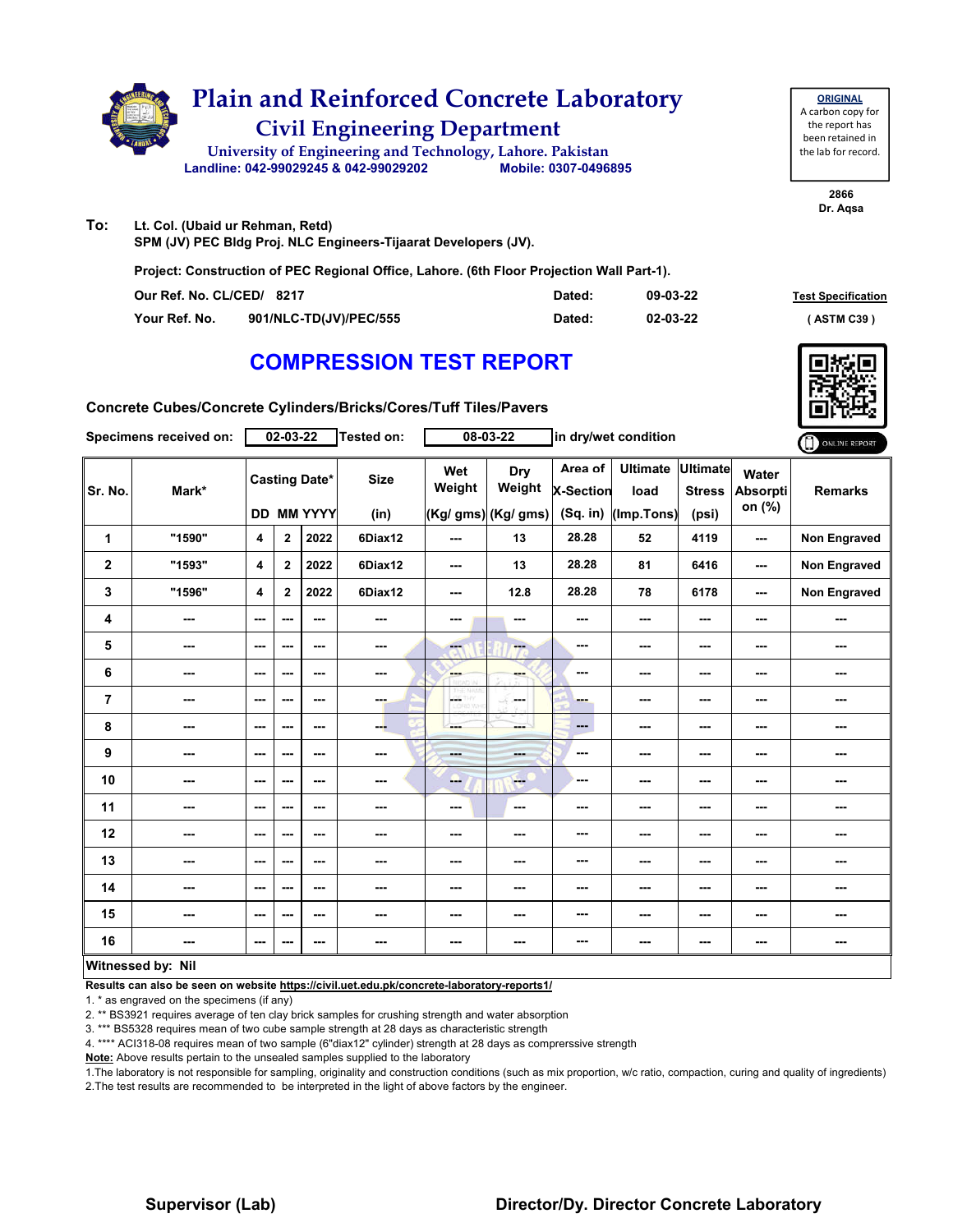|     | <b>Civil Engineering Department</b><br>University of Engineering and Technology, Lahore. Pakistan<br>Landline: 042-99029245 & 042-99029202 | Mobile: 0307-0496895                                                                                 |
|-----|--------------------------------------------------------------------------------------------------------------------------------------------|------------------------------------------------------------------------------------------------------|
| To: | (Furgan Ali Malik), CRE, Package-1, Lahore Orange Line Metro Train Project<br>NESPAK (Pvt) Ltd. (M/s Hussnain Brothers)                    | Project: Construction / Improvement & Rehabilitation of at Grade from Warra Sattar Service Road G.T. |

### **COMPRESSION TEST REPORT**



**2873 Dr. Aqsa**

**ORIGINAL** A carbon copy for the report has been retained in the lab for record.

| Concrete Cubes/Concrete Cylinders/Bricks/Cores/Tuff Tiles/Pavers |  |
|------------------------------------------------------------------|--|
|                                                                  |  |

**Our Ref. No. CL/CED/ Dated: Test Specification 8218**

**09-03-22 14-02-22**

|                | Specimens received on:   |                          | 03-03-22                 |                                           | Tested on:               |               | 08-03-22                              |                                         | in dry/wet condition                  |                                           |                             | ONLINE REPORT   |
|----------------|--------------------------|--------------------------|--------------------------|-------------------------------------------|--------------------------|---------------|---------------------------------------|-----------------------------------------|---------------------------------------|-------------------------------------------|-----------------------------|-----------------|
| Sr. No.        | Mark*                    |                          |                          | <b>Casting Date*</b><br><b>DD MM YYYY</b> | <b>Size</b><br>(in)      | Wet<br>Weight | Dry<br>Weight<br>(Kg/ gms) (Kg/ gms)  | Area of<br><b>X-Section</b><br>(Sq. in) | <b>Ultimate</b><br>load<br>(Imp.Tons) | <b>Ultimate</b><br><b>Stress</b><br>(psi) | Water<br>Absorpti<br>on (%) | <b>Remarks</b>  |
| $\mathbf{1}$   | <b>Kerb Stone</b>        | $\sim$ $\sim$            | ---                      | $\hspace{0.05cm} \ldots$                  | 5.9x5.9x6.0              | ---           | $\overline{7}$                        | 34.81                                   | 58                                    | 3732                                      | $\sim$ $\sim$               | <b>Cut Cube</b> |
| $\overline{2}$ | ---                      | $\sim$ $\sim$            | ---                      | ---                                       | ---                      | ---           | ---                                   | $\sim$                                  | ---                                   | ---                                       | ---                         | ---             |
| 3              | ---                      | $\sim$                   | $\overline{\phantom{a}}$ | ---                                       | ---                      | ---           | ---                                   | $- - -$                                 | ---                                   | ---                                       | ---                         | ---             |
| 4              | ---                      | $\sim$                   | $\overline{\phantom{a}}$ | ---                                       | ---                      | ---           | ---                                   | ---                                     | ---                                   | ---                                       | ---                         | ---             |
| 5              | $\overline{\phantom{a}}$ | $\sim$ $\sim$            | ---                      | ---                                       | ---                      | ---           | $-1$                                  | $\cdots$                                | ---                                   | ---                                       | ---                         | ---             |
| 6              | ---                      | $\overline{\phantom{a}}$ | ---                      | ---                                       | ---                      | <b>Barnet</b> | ---                                   | $\sim$                                  | ---                                   | ---                                       | ---                         | ---             |
| 7              | ---                      | $\sim$ $\sim$            | $\cdots$                 | ---                                       | ---                      | CORD WHE      | $\mathcal{L}(\mathcal{C})$<br>and and | -                                       | ---                                   | ---                                       | ---                         | ---             |
| 8              | $\overline{\phantom{a}}$ | $\sim$                   | $\overline{\phantom{a}}$ | $\sim$ $\sim$                             | --                       | ---           | man i                                 | $\cdots$                                | ---                                   | ---                                       | ---                         | ---             |
| 9              | $\overline{\phantom{a}}$ | $\sim$ $\sim$            | ---                      | $\sim$ $\sim$                             | $\overline{\phantom{a}}$ | <b>Hotel</b>  | ---                                   | $\sim$                                  | ---                                   | ---                                       | ---                         | ---             |
| 10             | ---                      | $\sim$                   | ---                      | $--$                                      | ---                      | --            | <b>COLLECT</b>                        | $\overline{\phantom{a}}$                | ---                                   | ---                                       | ---                         | ---             |
| 11             | ---                      | $\sim$ $\sim$            | $\overline{\phantom{a}}$ | ---                                       | ---                      | ---           | $\sim$                                | $\cdots$                                | ---                                   | ---                                       | ---                         | ---             |
| 12             | $--$                     | $\sim$                   | ---                      | ---                                       | ---                      | ---           | ---                                   | ---                                     | ---                                   | ---                                       | ---                         | ---             |
| 13             | $\overline{\phantom{a}}$ | $\sim$ $\sim$            | ---                      | $\overline{\phantom{a}}$                  | ---                      | ---           | ---                                   | ---                                     | ---                                   | ---                                       | ---                         | ---             |
| 14             | ---                      | $\sim$ $\sim$            | ---                      | $--$                                      | ---                      | ---           | ---                                   | ---                                     | ---                                   | ---                                       | ---                         | ---             |
| 15             | ---                      | $\sim$ $\sim$            | ---                      | $--$                                      | ---                      | ---           | ---                                   | $\sim$                                  | ---                                   | ---                                       | ---                         | ---             |
| 16             | ---                      | $\sim$ $\sim$            | ---                      | $--$                                      |                          | ---           | ---                                   | ---                                     | ---                                   | ---                                       | ---                         | ---             |
|                | Witnossod by: Nil        |                          |                          |                                           |                          |               |                                       |                                         |                                       |                                           |                             |                 |

#### **Witnessed by: Nil**

**Results can also be seen on website https://civil.uet.edu.pk/concrete-laboratory-reports1/**

1. \* as engraved on the specimens (if any)

2. \*\* BS3921 requires average of ten clay brick samples for crushing strength and water absorption

3. \*\*\* BS5328 requires mean of two cube sample strength at 28 days as characteristic strength

4. \*\*\*\* ACI318-08 requires mean of two sample (6"diax12" cylinder) strength at 28 days as comprerssive strength

**Note:** Above results pertain to the unsealed samples supplied to the laboratory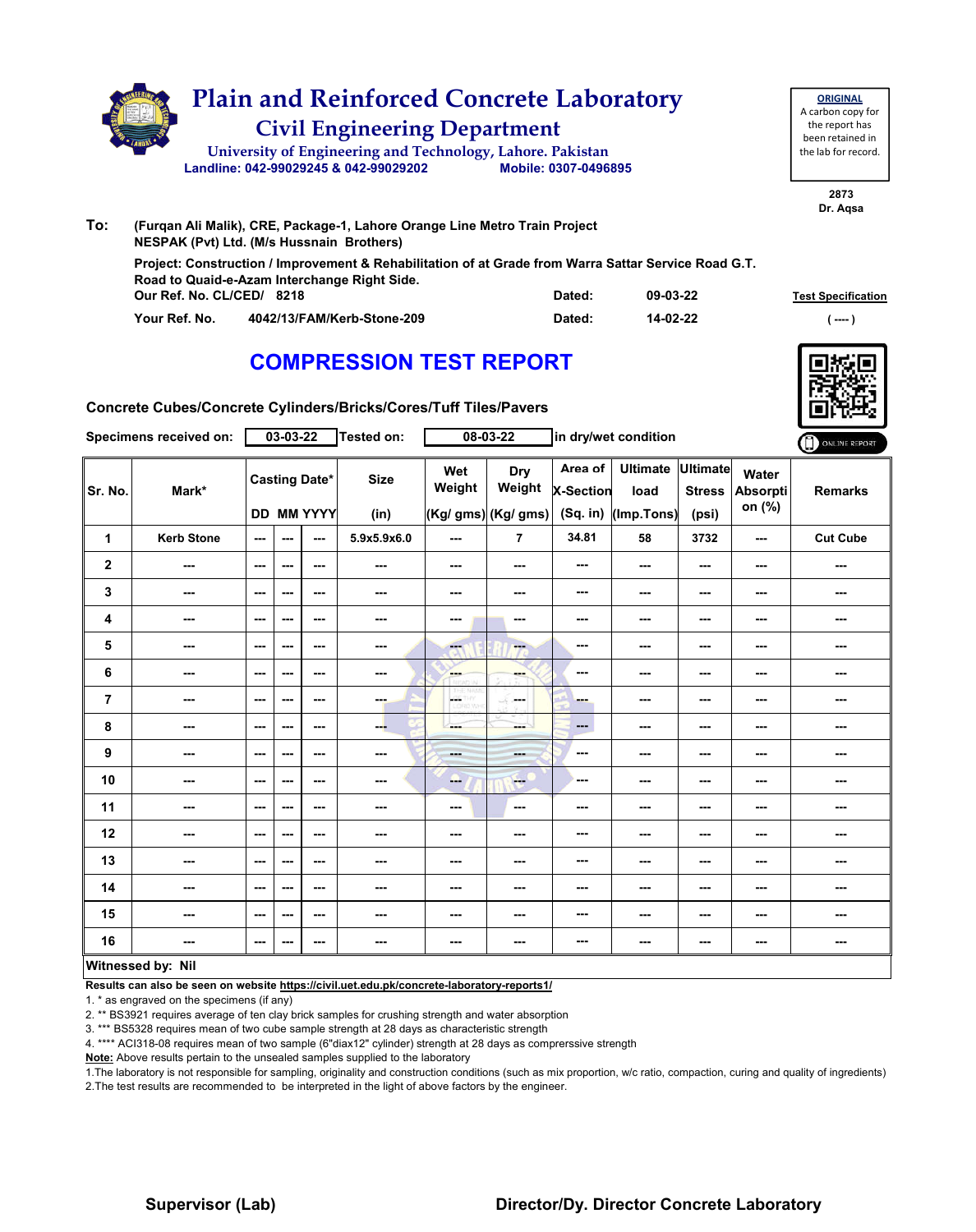

**ORIGINAL** A carbon copy for the report has been retained in the lab for record.

> **2858 Dr. Mazhar**

**To: (Sh. Muhammad Tariq), Engineer REC The Help Care Society (TAC). (Contractor; M/S Muhammad Ashfaq Ch. & Sons Pvt. Ltd).**

**Project: Construction of Extension Block (The Help Care Society) TAC School Johar Town, Lahore.**

| Our Ref. No. CL/CED/ 8219   | Dated: | 09-03-22 | <b>Test Specification</b> |
|-----------------------------|--------|----------|---------------------------|
| <b>Nil</b><br>Your Ref. No. | Dated: | 01-03-22 | <b>ASTM C39</b> \         |

### **COMPRESSION TEST REPORT**

**Concrete Cubes/Concrete Cylinders/Bricks/Cores/Tuff Tiles/Pavers**

|                | Specimens received on: |         | $01 - 03 - 22$ |                                    | Tested on:          |                | 09-03-22                             | in dry/wet condition                    |                                       |                                           | ONLINE REPORT                      |                     |
|----------------|------------------------|---------|----------------|------------------------------------|---------------------|----------------|--------------------------------------|-----------------------------------------|---------------------------------------|-------------------------------------------|------------------------------------|---------------------|
| Sr. No.        | Mark*                  |         |                | <b>Casting Date*</b><br>DD MM YYYY | <b>Size</b><br>(in) | Wet<br>Weight  | Dry<br>Weight<br>(Kg/ gms) (Kg/ gms) | Area of<br><b>X-Section</b><br>(Sq. in) | <b>Ultimate</b><br>load<br>(Imp.Tons) | <b>Ultimate</b><br><b>Stress</b><br>(psi) | Water<br><b>Absorpti</b><br>on (%) | <b>Remarks</b>      |
| 1              | <b>Basement Slab</b>   | 22      | $\mathbf 2$    | 2022                               | 6Diax12             | ---            | 13.8                                 | 28.28                                   | 45                                    | 3564                                      | ---                                | <b>Non Engraved</b> |
| $\mathbf 2$    | <b>Basement Slab</b>   | 22      | $\overline{2}$ | 2022                               | 6Diax12             | $--$           | 13.8                                 | 28.28                                   | 53                                    | 4198                                      | ---                                | Non Engraved        |
| 3              | <b>Basement Slab</b>   | 22      | $\overline{2}$ | 2022                               | 6Diax12             | ---            | 13                                   | 28.28                                   | 49                                    | 3881                                      | ---                                | Non Engraved        |
| 4              | ---                    | ---     | ---            | ---                                | ---                 | ---            | ---                                  | ---                                     | ---                                   | $--$                                      | ---                                | ---                 |
| 5              | ---                    | ---     | ---            | ---                                | ---                 | ---            | ---                                  | ---                                     | ---                                   | ---                                       | ---                                | ---                 |
| 6              | ---                    | ---     | ---            | ---                                | ---                 | ---            |                                      | ---                                     | ---                                   | ---                                       | ---                                | ---                 |
| $\overline{7}$ | ---                    | ---     | ---            | ---                                | ---                 | LGST           | a Su<br><b>Service</b>               | ---                                     | ---                                   | ---                                       | ---                                | ---                 |
| 8              | ---                    | ---     | ---            | ---                                | ---                 | ---            | ---                                  | ---                                     | ---                                   | ---                                       | ---                                | ---                 |
| 9              | ---                    | ---     | ---            | ---                                | ---                 | <b>Barbara</b> | ---                                  | ---                                     | ---                                   | ---                                       | ---                                | ---                 |
| 10             | ---                    | $- - -$ | ---            | ---                                | ---                 | --             | <b>Here</b>                          | ---                                     | ---                                   | $--$                                      | ---                                | ---                 |
| 11             | ---                    | ---     | ---            | ---                                | ---                 | ---            | ---                                  | ---                                     | ---                                   | ---                                       | ---                                | ---                 |
| 12             | ---                    | ---     | ---            | ---                                | ---                 | ---            | ---                                  | ---                                     | ---                                   | ---                                       | ---                                |                     |
| 13             | ---                    | ---     | ---            | ---                                | ---                 | ---            | ---                                  | ---                                     | ---                                   | $--$                                      | ---                                | ---                 |
| 14             | ---                    | ---     | ---            | ---                                | ---                 | ---            | ---                                  | ---                                     | ---                                   | ---                                       | ---                                | ---                 |
| 15             | ---                    | ---     | ---            | ---                                | ---                 | ---            | ---                                  | ---                                     | ---                                   | ---                                       | ---                                | ---                 |
| 16             | ---                    | $--$    | ---            | ---                                | ---                 | $\cdots$       | ---                                  | ---                                     | ---                                   | $\cdots$                                  | ---                                | ---                 |
|                | Witnessed by: Nil      |         |                |                                    |                     |                |                                      |                                         |                                       |                                           |                                    |                     |

**Results can also be seen on website https://civil.uet.edu.pk/concrete-laboratory-reports1/**

1. \* as engraved on the specimens (if any)

2. \*\* BS3921 requires average of ten clay brick samples for crushing strength and water absorption

3. \*\*\* BS5328 requires mean of two cube sample strength at 28 days as characteristic strength

4. \*\*\*\* ACI318-08 requires mean of two sample (6"diax12" cylinder) strength at 28 days as comprerssive strength

**Note:** Above results pertain to the unsealed samples supplied to the laboratory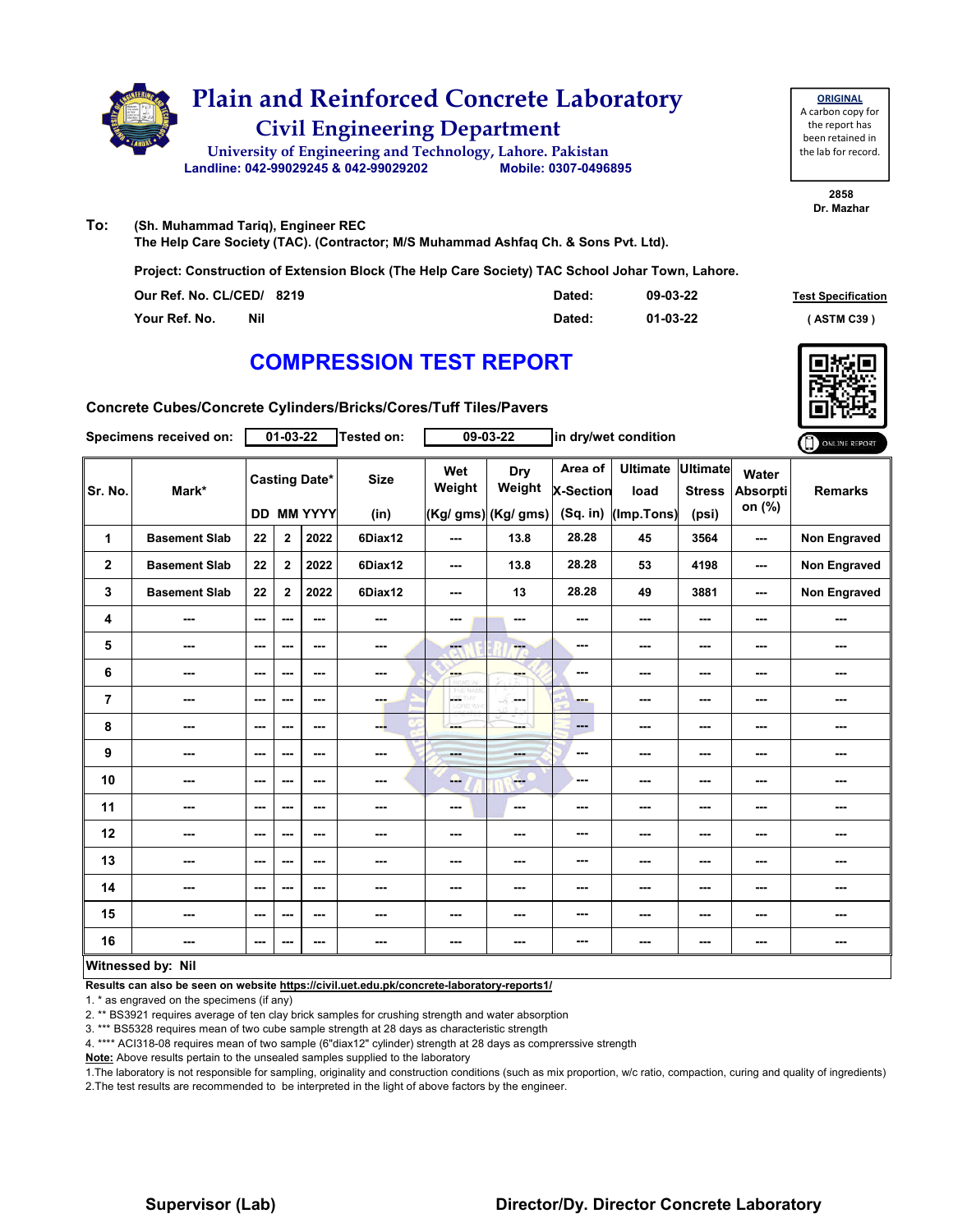

| <b>ORIGINAL</b>     |
|---------------------|
| A carbon copy for   |
| the report has      |
| been retained in    |
| the lab for record. |
|                     |

**2844 Dr. Mazhar**

**To: Director, AAP Construction and Building Materials Pvt. Ltd. Main Ferozpur Road, Kahna Nau, Lahore.**

| <b>Project: Nil</b>       |                 |        |          |                           |
|---------------------------|-----------------|--------|----------|---------------------------|
| Our Ref. No. CL/CED/ 8220 |                 | Dated: | 09-03-22 | <b>Test Specification</b> |
| Your Ref. No.             | AAP/UET/2202001 | Dated: | 25-02-22 | ( ----                    |

### **COMPRESSION TEST REPORT**

**Concrete Cubes/Concrete Cylinders/Bricks/Cores/Tuff Tiles/Pavers**

|                         | Specimens received on: |                          | 28-02-22                 |                                           | <b>Tested on:</b>         |               | 09-03-22                                    | in dry/wet condition               |                                       |                                    | ONLINE REPORT                      |                      |
|-------------------------|------------------------|--------------------------|--------------------------|-------------------------------------------|---------------------------|---------------|---------------------------------------------|------------------------------------|---------------------------------------|------------------------------------|------------------------------------|----------------------|
| Sr. No.                 | Mark*                  |                          |                          | <b>Casting Date*</b><br><b>DD MM YYYY</b> | <b>Size</b><br>(in)       | Wet<br>Weight | <b>Dry</b><br>Weight<br>(Kg/ gms) (Kg/ gms) | Area of<br>X-Section<br>$(Sq.$ in) | <b>Ultimate</b><br>load<br>(Imp.Tons) | Ultimate<br><b>Stress</b><br>(psi) | Water<br><b>Absorpti</b><br>on (%) | <b>Remarks</b>       |
| 1                       | <b>AAP</b>             | $\overline{a}$           | $\overline{a}$           | $\overline{a}$                            | 9x4.4x3                   | 3680          | 3250                                        | 39.6                               | 20                                    | 1131                               | 13.23                              | <b>Fly Ash Brick</b> |
| $\overline{\mathbf{2}}$ | <b>AAP</b>             | $\sim$ $\sim$            | ---                      | $\overline{\phantom{a}}$                  | $9 \times 4.3 \times 3$   | 3745          | 3306                                        | 38.7                               | 20                                    | 1158                               | 13.28                              | <b>Fly Ash Brick</b> |
| 3                       | AAP                    | $\sim$ $\sim$            | $\overline{\phantom{a}}$ | ---                                       | $9 \times 4.4 \times 2.9$ | 3940          | 3665                                        | 39.6                               | 51                                    | 2885                               | 7.5                                | <b>Fly Ash Brick</b> |
| 4                       | <b>AAP</b>             | $\sim$ $\sim$            | ---                      | ---                                       | $9 \times 4.4 \times 3$   | 3795          | 3340                                        | 39.6                               | 29                                    | 1640                               | 13.62                              | Fly Ash Brick        |
| 5                       | $\sim$                 | $\sim$ $\sim$            | ---                      | $\overline{\phantom{a}}$                  | $\sim$                    | <b>Here</b>   | ---                                         | ---                                | ---                                   | ---                                | ---                                | ---                  |
| 6                       | ---                    | $\sim$                   | ---                      | ---                                       | ---                       | ---           | ---                                         | ---                                | ---                                   | ---                                | ---                                |                      |
| 7                       | $\sim$                 | $\sim$ $\sim$            | ---                      | ---                                       | <b>COLL</b>               | р.<br>ORD WHI | -F<br>and a                                 | ---                                | ---                                   | ---                                | ---                                | ---                  |
| 8                       | ---                    | $\sim$ $\sim$            | ---                      | $\overline{\phantom{a}}$                  | --                        | ---           | ---                                         | ---                                | ---                                   | ---                                | ---                                | ---                  |
| 9                       | ---                    | $\sim$ $\sim$            | ---                      | $\overline{\phantom{a}}$                  | ---                       | ---           | <b>AND</b>                                  | ---                                | ---                                   | ---                                | ---                                | ---                  |
| 10                      | $\sim$ $\sim$          | $\sim$ $\sim$            | ---                      | $\overline{\phantom{a}}$                  | $\sim$                    | --            | $\qquad \qquad -$                           | ---                                | ---                                   | ---                                | ---                                | ---                  |
| 11                      | $\sim$ $\sim$          | $\sim$ $\sim$            | ---                      | ---                                       | $\overline{\phantom{a}}$  | ---           | $\sim$                                      | ---                                | ---                                   | ---                                | ---                                | ---                  |
| 12                      | ---                    | $\sim$ $\sim$            | ---                      | ---                                       | $\overline{\phantom{a}}$  | ---           | ---                                         | ---                                | ---                                   | ---                                | ---                                | ---                  |
| 13                      | ---                    | $\sim$ $\sim$            | ---                      | $\overline{\phantom{a}}$                  | ---                       | ---           | ---                                         | ---                                | ---                                   | ---                                | ---                                | ---                  |
| 14                      | ---                    | $\qquad \qquad \cdots$   | ---                      | ---                                       | ---                       | ---           | ---                                         | ---                                | ---                                   | ---                                | ---                                | ---                  |
| 15                      | ---                    | $\sim$ $\sim$            | ---                      | ---                                       | $\sim$                    | ---           | $\sim$                                      | ---                                | ---                                   | ---                                | ---                                | ---                  |
| 16                      | ---                    | $\hspace{0.05cm} \ldots$ | ---                      | ---                                       | ---                       | ---           | ---                                         | ---                                | ---                                   | ---                                | ---                                | ---                  |
| Witnessed by:           |                        |                          |                          |                                           |                           |               |                                             |                                    |                                       |                                    |                                    |                      |

#### **Witnessed by:**

**Results can also be seen on website https://civil.uet.edu.pk/concrete-laboratory-reports1/**

1. \* as engraved on the specimens (if any)

2. \*\* BS3921 requires average of ten clay brick samples for crushing strength and water absorption

3. \*\*\* BS5328 requires mean of two cube sample strength at 28 days as characteristic strength

4. \*\*\*\* ACI318-08 requires mean of two sample (6"diax12" cylinder) strength at 28 days as comprerssive strength

**Note:** Above results pertain to the unsealed samples supplied to the laboratory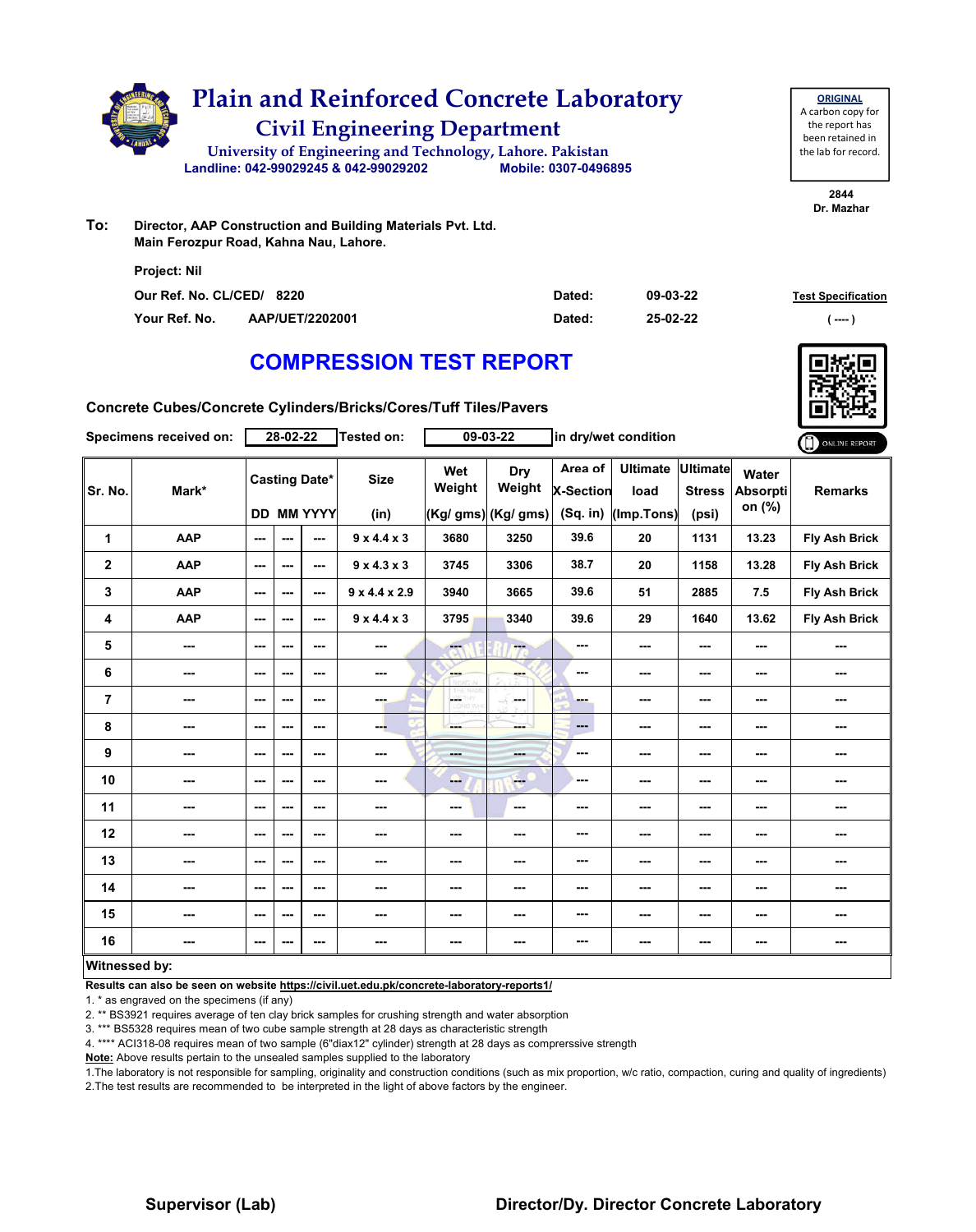

# **Civil Engineering Department Plain and Reinforced Concrete Laboratory**

**Landline: 042-99029245 & 042-99029202 Mobile: 0307-0496895 University of Engineering and Technology, Lahore. Pakistan**

**ORIGINAL** A carbon copy for the report has been retained in the lab for record.

> **2855 Dr. Mazhar**

**To: Executive Engineer (B&W)**

**UVAS Lahore. (M/S Maangat Technical Services).**

**Project: Construction of 2nd Floor of Amina Hall at City Campus, UVAS, Lahore.**

| Our Ref. No. CL/CED/ 8221 |         | Dated: | 09-03-22 | <b>Test Specification</b> |
|---------------------------|---------|--------|----------|---------------------------|
| Your Ref. No.             | E.E.722 | Dated: | 17-02-22 | ( ----                    |

### **COMPRESSION TEST REPORT**

**Concrete Cubes/Concrete Cylinders/Bricks/Cores/Tuff Tiles/Pavers**

|                      | Specimens received on:   |                          | 01-03-22 |                                    | Tested on:                  |               | 09-03-22                                    | in dry/wet condition             |                                       |                                    | ONLINE REPORT                      |                |
|----------------------|--------------------------|--------------------------|----------|------------------------------------|-----------------------------|---------------|---------------------------------------------|----------------------------------|---------------------------------------|------------------------------------|------------------------------------|----------------|
| Sr. No.              | Mark*                    |                          |          | <b>Casting Date*</b><br>DD MM YYYY | <b>Size</b><br>(in)         | Wet<br>Weight | <b>Dry</b><br>Weight<br>(Kg/ gms) (Kg/ gms) | Area of<br>X-Section<br>(Sq. in) | <b>Ultimate</b><br>load<br>(Imp.Tons) | Ultimate<br><b>Stress</b><br>(psi) | Water<br><b>Absorpti</b><br>on (%) | <b>Remarks</b> |
| 1                    | <b>MT</b>                | $\sim$ $\sim$            | ---      | ---                                | $8.9 \times 4.3 \times 3$   | 3760          | 3350                                        | 38.27                            | 57                                    | 3336                               | 12.24                              | ---            |
| $\mathbf{2}$         | <b>MT</b>                | $\sim$ $\sim$            | ---      | ---                                | $8.8 \times 4.3 \times 3.1$ | 3785          | 3340                                        | 37.84                            | 53                                    | 3137                               | 13.32                              | ---            |
| 3                    | <b>MT</b>                | $\sim$                   | ---      | ---                                | $8.9 \times 4.3 \times 3.1$ | 3775          | 3300                                        | 38.27                            | 53                                    | 3102                               | 14.39                              | ---            |
| 4                    | $\overline{\phantom{a}}$ | $\sim$ $\sim$            | ---      | $--$                               | $\overline{\phantom{a}}$    | ---           | ---                                         |                                  | ---                                   | ---                                | ---                                | ---            |
| 5                    | ---                      | $--$                     | ---      | ---                                | $\overline{\phantom{a}}$    | ---           | ---                                         | ---                              | ---                                   | ---                                | ---                                | ---            |
| 6                    | ---                      | $\sim$                   | ---      | $- - -$                            | $\cdots$                    | <b>SHOP</b>   | ---                                         | ---                              | ---                                   | ---                                | ---                                | ---            |
| $\overline{7}$       | ---                      | $\sim$ $\sim$            | ---      | ---                                | ---                         | L.<br>12.Vi70 | SS.<br><b>Service</b>                       | ---                              | ---                                   | $--$                               | ---                                | ---            |
| 8                    | ---                      | $\sim$                   | ---      | $--$                               | --                          | ---           | mente del                                   | ---                              | ---                                   | ---                                | ---                                | ---            |
| 9                    | ---                      | $\sim$                   | ---      | ---                                | $\frac{1}{2}$               | $-$           | <b>SHOP</b>                                 | ---                              | ---                                   | ---                                | ---                                | ---            |
| 10                   | ---                      | $\overline{\phantom{a}}$ | ---      | ---                                | ---                         | ---           | $-$                                         | ---                              | ---                                   | ---                                | ---                                | ---            |
| 11                   | $\overline{\phantom{a}}$ | $\sim$ $\sim$            | ---      | $--$                               | $\overline{\phantom{a}}$    | ---           | $\sim$                                      | ---                              | ---                                   | ---                                | ---                                | ---            |
| 12                   | ---                      | $\sim$                   | ---      | ---                                | ---                         | ---           | ---                                         | ---                              | ---                                   | ---                                | ---                                | ---            |
| 13                   | ---                      | $\sim$                   | ---      | ---                                | ---                         | ---           | ---                                         | ---                              | ---                                   | ---                                | ---                                | ---            |
| 14                   | ---                      | $\sim$ $\sim$            | ---      | ---                                | $\cdots$                    | ---           | ---                                         | ---                              | ---                                   | $--$                               | ---                                | ---            |
| 15                   | ---                      | $\sim$                   | ---      | $--$                               | ---                         | ---           | ---                                         | ---                              | ---                                   | ---                                | ---                                | ---            |
| 16                   | ---                      | $\sim$ $\sim$            | ---      | $--$                               | $\overline{\phantom{a}}$    | ---           | ---                                         | ---                              | ---                                   | $--$                               | ---                                | ---            |
| <b>Witnessed by:</b> |                          |                          |          |                                    |                             |               |                                             |                                  |                                       |                                    |                                    |                |

#### **Witnessed by:**

**Results can also be seen on website https://civil.uet.edu.pk/concrete-laboratory-reports1/**

1. \* as engraved on the specimens (if any)

2. \*\* BS3921 requires average of ten clay brick samples for crushing strength and water absorption

3. \*\*\* BS5328 requires mean of two cube sample strength at 28 days as characteristic strength

4. \*\*\*\* ACI318-08 requires mean of two sample (6"diax12" cylinder) strength at 28 days as comprerssive strength

**Note:** Above results pertain to the unsealed samples supplied to the laboratory

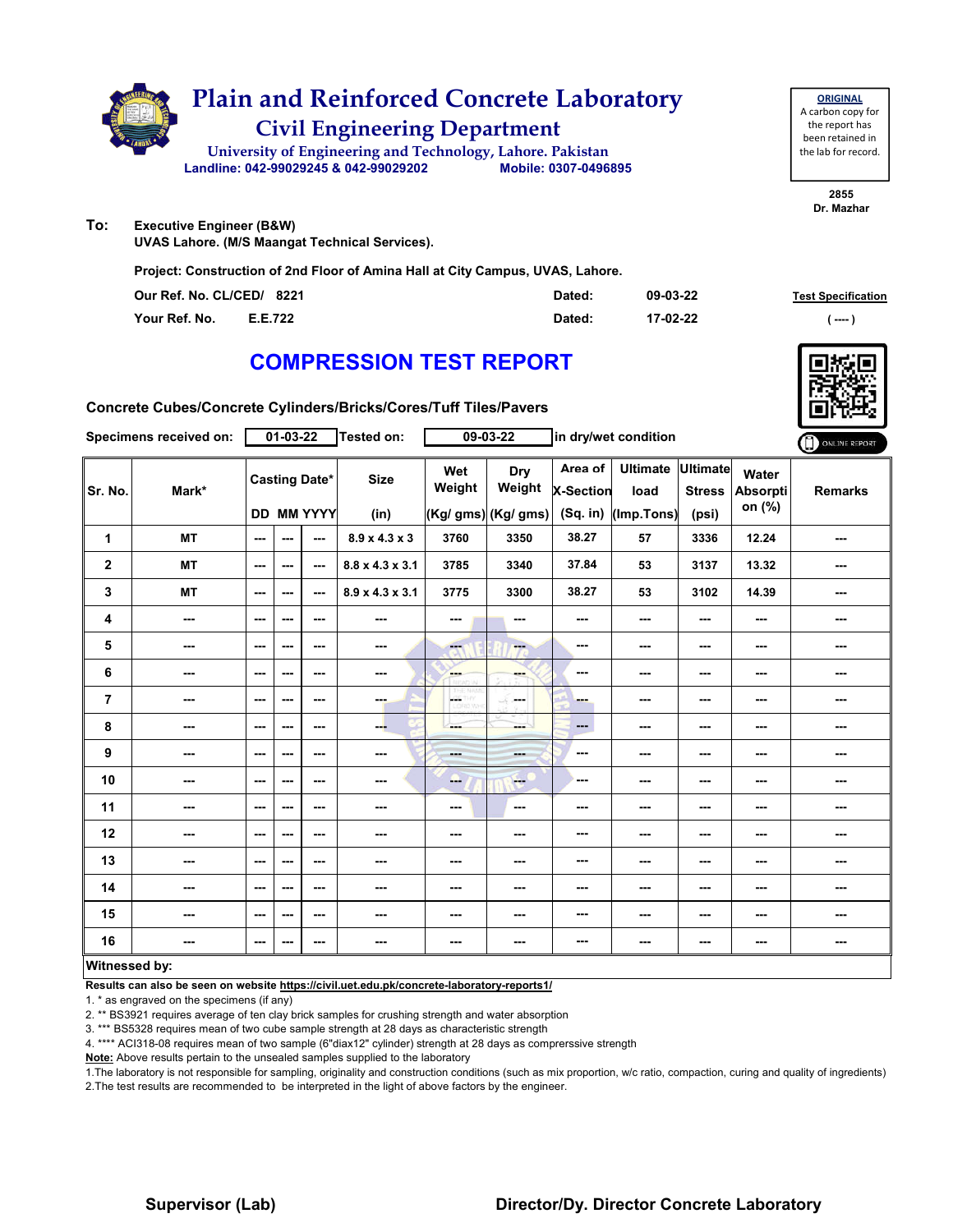

| <b>ORIGINAL</b>     |
|---------------------|
| A carbon copy for   |
| the report has      |
| been retained in    |
| the lab for record. |
|                     |

**2850 Dr. Mazhar**

- **To: Mr. Sarfraz Rasheed, GM Projects.**
	- **For Ittefaq Building Solutions Pvt. Ltd. Lahore.**

**Project: Allied Bank Limited Branch at Khurrianwala Faisalabad.**

| Our Ref. No. CL/CED/ 8222 | Dated: | 09-03-22 | <b>Test Specification</b> |
|---------------------------|--------|----------|---------------------------|
| Your Ref. No.<br>Nil      | Dated: | 28-02-22 | ( ----                    |

### **COMPRESSION TEST REPORT**

**Concrete Cubes/Concrete Cylinders/Bricks/Cores/Tuff Tiles/Pavers**

| Specimens received on: |                          | 28-02-22                                  |     |         | <b>Tested on:</b>           | 09-03-22                                |                                             | in dry/wet condition                        |                                       |                                           |                             | ONLINE REPORT  |
|------------------------|--------------------------|-------------------------------------------|-----|---------|-----------------------------|-----------------------------------------|---------------------------------------------|---------------------------------------------|---------------------------------------|-------------------------------------------|-----------------------------|----------------|
| Sr. No.                | Mark*                    | <b>Casting Date*</b><br><b>DD MM YYYY</b> |     |         | <b>Size</b><br>(in)         | Wet<br>Weight                           | <b>Dry</b><br>Weight<br>(Kg/ gms) (Kg/ gms) | Area of $ $<br><b>X-Section</b><br>(Sq. in) | <b>Ultimate</b><br>load<br>(Imp.Tons) | <b>Ultimate</b><br><b>Stress</b><br>(psi) | Water<br>Absorpti<br>on (%) | <b>Remarks</b> |
| 1                      | <b>SSB</b>               | $\sim$ $\sim$                             | --- | $\sim$  | $8.8 \times 4.2 \times 2.8$ | 3320                                    | 2975                                        | 36.96                                       | 27                                    | 1636                                      | 11.6                        | ---            |
| $\mathbf 2$            | <b>SSB</b>               | ---                                       | --- | ---     | $8.7 \times 4.3 \times 2.9$ | 3260                                    | 2915                                        | 37.41                                       | 43                                    | 2575                                      | 11.84                       | ---            |
| 3                      | <b>SSB</b>               | $\sim$ $\sim$                             | --- | $-$     | 8.8 x 4.3 x 2.8             | 3290                                    | 2850                                        | 37.84                                       | 31                                    | 1835                                      | 15.44                       | ---            |
| 4                      | $\overline{\phantom{a}}$ | $\sim$ $\sim$                             | --- | $--$    | $\cdots$                    | ---                                     | ---                                         | ---                                         | ---                                   | $--$                                      | ---                         | ---            |
| 5                      | $\cdots$                 | ---                                       | --- | $--$    | $\cdots$                    | $-1$                                    | Ferry                                       | ---                                         | ---                                   | ---                                       | ---                         | ---            |
| 6                      | ---                      | $--$                                      | --- | $--$    | $\overline{\phantom{a}}$    | <b>Albert</b>                           |                                             | ---                                         | ---                                   | ---                                       | ---                         | ---            |
| 7                      | ---                      | ---                                       | --- | ---     | ---                         | $\overline{\phantom{a}}$<br>LIDRID, VON | -F.<br>and a                                | ---                                         | ---                                   | $--$                                      | ---                         | ---            |
| 8                      | ---                      | $\sim$ $\sim$                             | --- | $--$    | --                          | ---                                     | ---                                         | ---                                         | ---                                   | $--$                                      | ---                         | ---            |
| 9                      | ---                      | ---                                       | --- | $--$    | $\cdots$                    | ---                                     |                                             | ---                                         | ---                                   | ---                                       | ---                         | ---            |
| 10                     | ---                      | ---                                       | --- | ---     | ---                         | ---                                     | $\frac{1}{2}$                               | ---                                         | ---                                   | ---                                       | ---                         | ---            |
| 11                     | $\overline{\phantom{a}}$ | $\sim$ $\sim$                             | --- | $--$    | $\cdots$                    | ---                                     | $\sim$                                      | ---                                         | ---                                   | $--$                                      | ---                         | ---            |
| 12                     | ---                      | $--$                                      | --- | ---     | ---                         | ---                                     | ---                                         | ---                                         | ---                                   | ---                                       | ---                         | ---            |
| 13                     | ---                      | $--$                                      | --- | $--$    | ---                         | ---                                     |                                             | ---                                         | ---                                   | ---                                       | ---                         | ---            |
| 14                     | ---                      | $- - -$                                   | --- | $- - -$ | ---                         | ---                                     | ---                                         | ---                                         | ---                                   | ---                                       | ---                         | ---            |
| 15                     | ---                      | $--$                                      | --- | ---     | $\sim$                      | ---                                     | ---                                         | ---                                         | ---                                   | ---                                       | ---                         | ---            |
| 16                     | ---                      | $\overline{\phantom{a}}$                  | --- | $--$    | $\cdots$                    | ---                                     | ---                                         | ---                                         | ---                                   | ---                                       | ---                         | ---            |
| Witnessed by:          |                          |                                           |     |         |                             |                                         |                                             |                                             |                                       |                                           |                             |                |

#### **Witnessed by:**

**Results can also be seen on website https://civil.uet.edu.pk/concrete-laboratory-reports1/**

1. \* as engraved on the specimens (if any)

2. \*\* BS3921 requires average of ten clay brick samples for crushing strength and water absorption

3. \*\*\* BS5328 requires mean of two cube sample strength at 28 days as characteristic strength

4. \*\*\*\* ACI318-08 requires mean of two sample (6"diax12" cylinder) strength at 28 days as comprerssive strength

**Note:** Above results pertain to the unsealed samples supplied to the laboratory